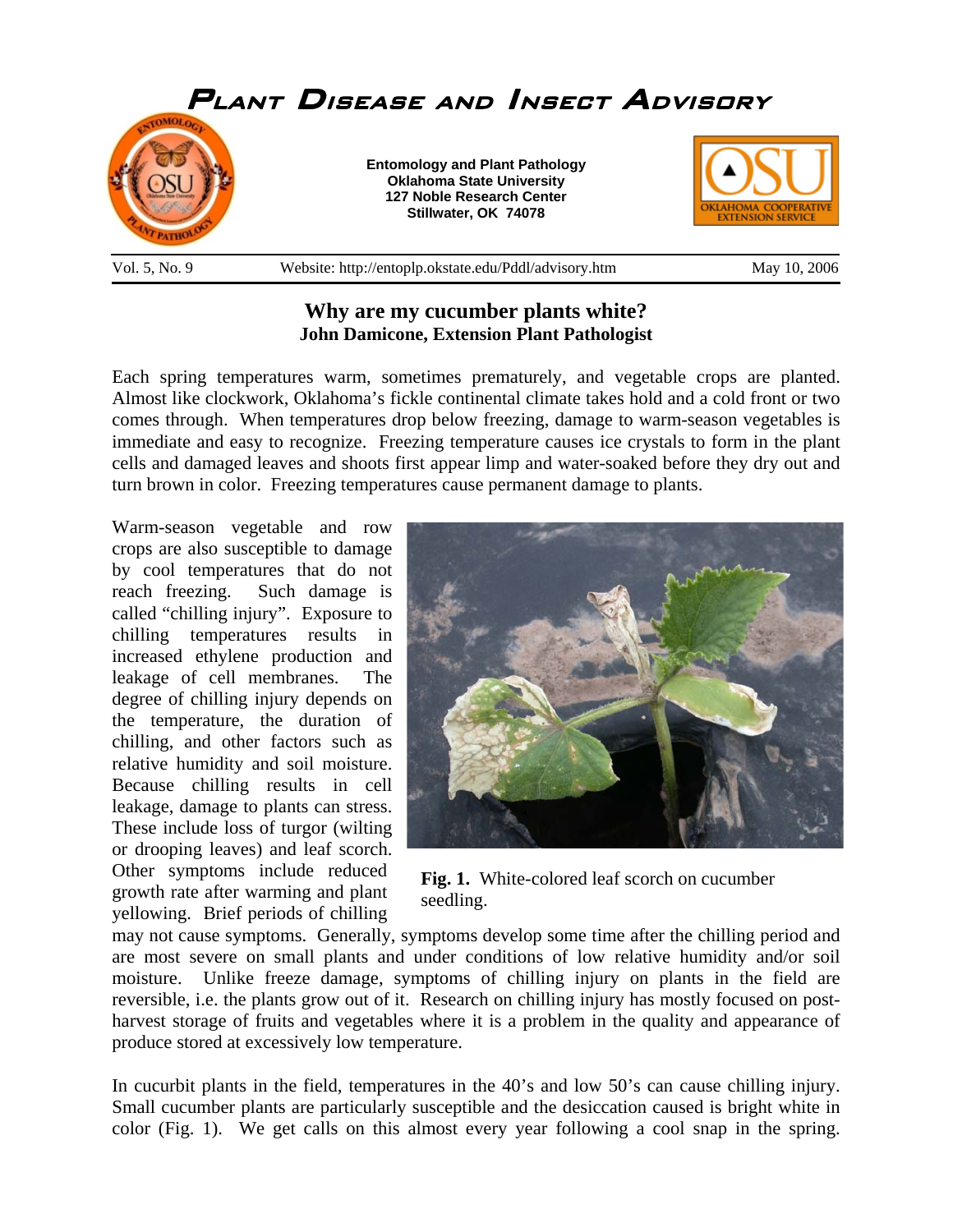Affected plants generally grow out of this problem after warmer temperatures return (Fig. 2). Other cucurbits are susceptible, but symptoms are less obvious. Recent research indicates that susceptibility to chilling injury in cucumber seedlings is a genetically inherited trait.



**Fig. 2.** Chilling injury on cucumber seedlings. Note the healthy new leaves, a sign that the plants are recovering from the injury.

## **Preventive spray program needed for managing foliar diseases of tomato John Damicone, Extension Plant Pathologist.**

 $\_$  , and the set of the set of the set of the set of the set of the set of the set of the set of the set of the set of the set of the set of the set of the set of the set of the set of the set of the set of the set of th

Tomato growers and gardeners should consider a timely spray program for managing foliar diseases. Foliar diseases damage plants by causing premature defoliation and blemishing of fruit. The most common foliar diseases of tomato are bacterial spot (Fig. 3), bacterial speck (Fig. 4), and Septoria leaf spot, a fungal disease (Fig. 5). These diseases can be difficult to distinguish, particularly in the early stages of disease development. On older plants with fruit, bacterial spot and speck may produce spots on fruit. Early blight apparently is a problem in



southern Oklahoma, but I have personally never seen it. Control of these diseases is important in maintaining productive foliage and for providing shade to fruit for prevention of sunscald.

While there are some cultural practices that will help reduce foliar diseases, a spray program is needed to achieve adequate disease control because resistance to common foliar diseases is not available in tomato varieties. Formulations of chlorothalonil (e.g., Bravo or Ortho Garden Disease Control) and mancozeb (e.g., Dithane, Penncozeb) are effective against Septoria leaf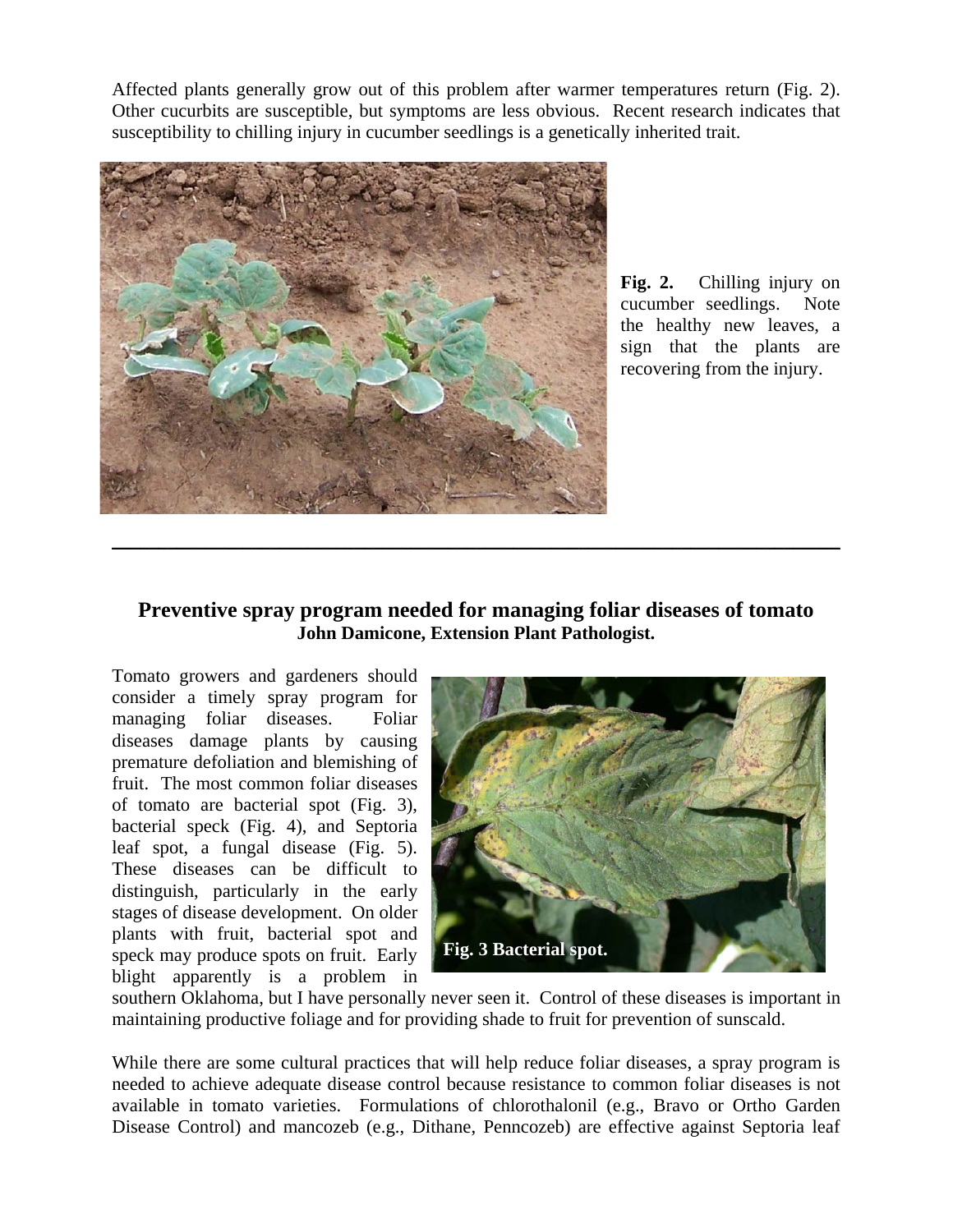

spot and early blight. Where bacterial spot and speck are anticipated, sprays with a fixed copper such as copper hydroxide (e.g., Kocide) are effective. Kocide can be used alone, but it is less effective than chlorothalonil or mancozeb on Septoria and early blight. Therefore, tank-mixes of mancozeb + copper hydroxide or chlorothalonil + copper hydroxide should be used where the grower is uncertain of the cause of the disease or where both fungal and bacterial diseases are present (a common occurrence). A problem with

treatments containing mancozeb for tomato is the 5-day pre-harvest restriction. Consider applying chlorothalonil, coppers, or chlorothalonil + coppers during the harvest periods.



**Fig. 5. Septoria leaf spot.** 

The first spray should be made at bloom and a 7-10 day schedule should be maintained thereafter. A preventive schedule is critical because these diseases are difficult to control once they become established. The fungicides must be reapplied regularly to protect new growth and because fungicides weather over time. Rates applied on a per acre basis should be applied a volume sufficient to achieve good coverage. Rates applied on a per gallon basis should be applied to runoff. The fungi and bacteria that cause these diseases require leaf wetness from dew, rain, or irrigation for infection. Septoria, anthracnose, and bacterial spot are spread by splashing water, winddriven rain, and mechanically; while spores of early blight are airborne. Try to make applications before an anticipated rain. While some wash-off will occur, the residue will help prevent infection during these wet periods.

Cultural practices for foliar disease control are aimed at reducing periods of leaf wetness, maintaining adequate fertility, and reducing disease spread. Drip irrigation does not wet the foliage and reduces splash dispersal of pathogens. Plants should be supported by stake, cage, or stake and weave systems and rows should be oriented in a north-south direction. This promotes air circulation and allows better spray penetration. Adequate nitrogen fertility should be maintained to reduce stress during fruiting when foliar diseases rapidly increase. Working and harvest

operations should be performed when foliage is dry to reduce plant to plant disease spread. These and other tomato diseases are more thoroughly described in OSU Extension Facts No.